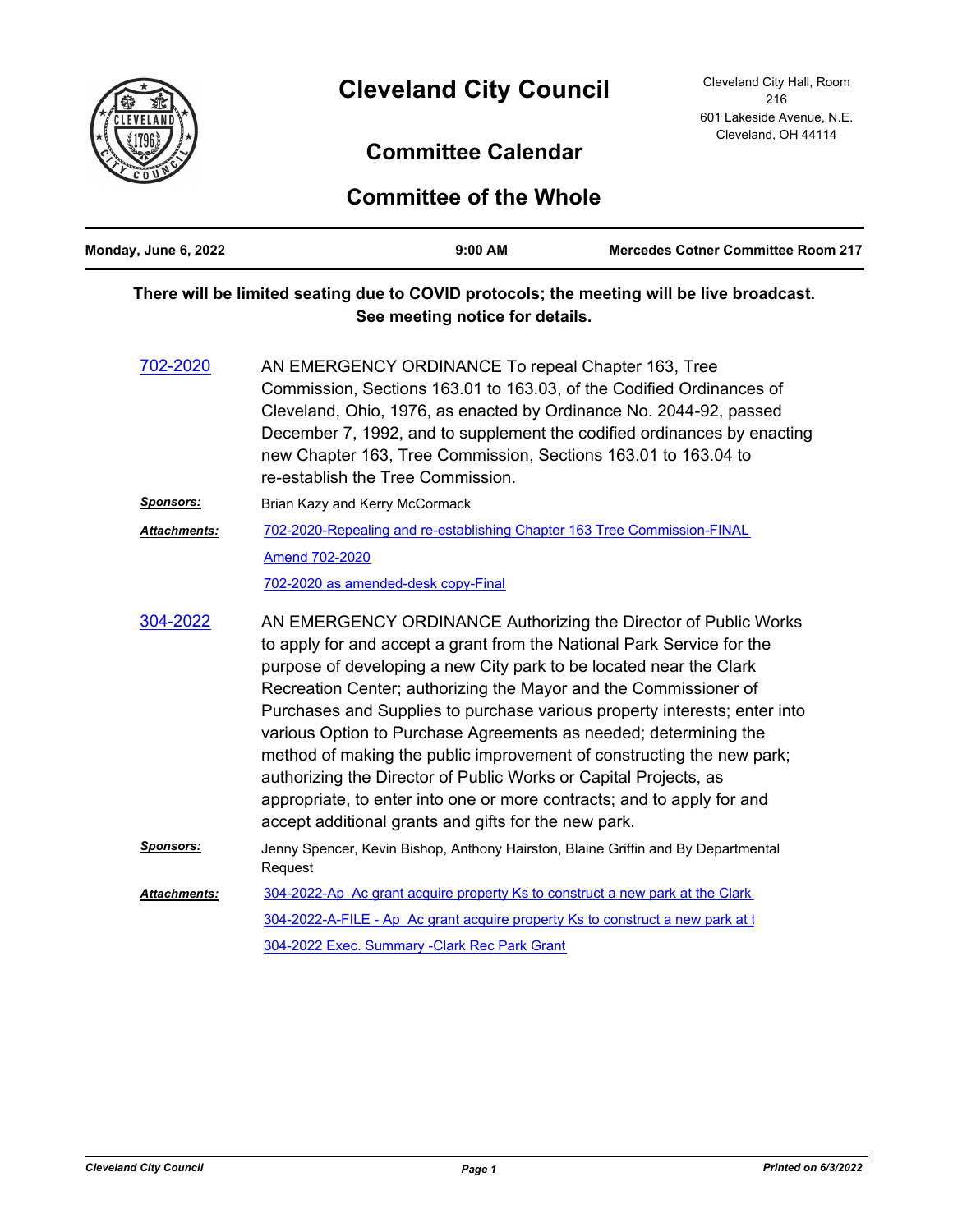| 370-2022            | AN EMERGENCY ORDINANCE To provide for the evaluation of Complete<br>and Green Streets elements in City-sponsored transportation projects<br>within the public right-of-way; and to repeal Ordinance No. 798-11, passed<br>September 19, 2011.                                                                                                                                                                                                                                                                                        |
|---------------------|--------------------------------------------------------------------------------------------------------------------------------------------------------------------------------------------------------------------------------------------------------------------------------------------------------------------------------------------------------------------------------------------------------------------------------------------------------------------------------------------------------------------------------------|
| <u>Sponsors:</u>    | Kerry McCormack and Justin Bibb                                                                                                                                                                                                                                                                                                                                                                                                                                                                                                      |
| <b>Attachments:</b> | 370-2022-Complete & Green Streets                                                                                                                                                                                                                                                                                                                                                                                                                                                                                                    |
|                     | 370-2022-Complete & Green Streets-Summary and FAQ 4.12.22                                                                                                                                                                                                                                                                                                                                                                                                                                                                            |
|                     | 370-2022-Complete & Green Streets-Best Complete Streets Policies [2018]                                                                                                                                                                                                                                                                                                                                                                                                                                                              |
|                     | <b>Amend 370-2022</b>                                                                                                                                                                                                                                                                                                                                                                                                                                                                                                                |
|                     | 370-2022 as amended-desk copy-Final                                                                                                                                                                                                                                                                                                                                                                                                                                                                                                  |
| 373-2022            | AN EMERGENCY ORDINANCE To supplement the Codified Ordinances<br>of Cleveland, Ohio, 1976, by enacting new Sections 162.01, 162.02, and<br>162.03, relating to the creation of the Commission on Black Women and<br>Girls.                                                                                                                                                                                                                                                                                                            |
| <u>Sponsors:</u>    | Justin Bibb, Deborah Gray and Stephanie Howse                                                                                                                                                                                                                                                                                                                                                                                                                                                                                        |
| <b>Attachments:</b> | 373-2022-Enact Ch. 162 - Black Women and Girls Commission                                                                                                                                                                                                                                                                                                                                                                                                                                                                            |
|                     | <b>Amend 373-2022</b>                                                                                                                                                                                                                                                                                                                                                                                                                                                                                                                |
|                     | 373-2022 as amended-desk copy-Final                                                                                                                                                                                                                                                                                                                                                                                                                                                                                                  |
| 392-2022            | AN EMERGENCY ORDINANCE Authorizing the Director of Port Control to<br>exercise the first option to renew Contract No. LS 2020-005 with SP Plus<br>Corporation for the operation of a valet parking service at Cleveland<br>Hopkins International Airport.                                                                                                                                                                                                                                                                            |
| Sponsors:           | Kerry McCormack, Blaine Griffin and By Departmental Request                                                                                                                                                                                                                                                                                                                                                                                                                                                                          |
| Attachments:        | 392-2022-Exercise option to renew K w SP Plus for valet parking, PC                                                                                                                                                                                                                                                                                                                                                                                                                                                                  |
|                     | 392-2022 Executive Summary - SP Plus                                                                                                                                                                                                                                                                                                                                                                                                                                                                                                 |
| 395-2022            | AN EMERGENCY ORDINANCE Authorizing the Director of Port Control to<br>enter into a Lease Agreement with Sky Café US Inc. for use and<br>occupancy of space at Building No. 218 and parking at 5970 Cargo Road<br>at Cleveland Hopkins International Airport for the purpose of operating an<br>in-flight catering and other ancillary catering and related services, for the<br>Department of Port Control, for a period of five years, with one five-year<br>option to renew, exercisable through additional legislative authority. |
| <b>Sponsors:</b>    | Kerry McCormack, Blaine Griffin and By Departmental Request                                                                                                                                                                                                                                                                                                                                                                                                                                                                          |
| Attachments:        | 395-2022-Lease Ag w Sky Cafe for inflight catering, CHIA                                                                                                                                                                                                                                                                                                                                                                                                                                                                             |
|                     | 395-2022 Executive Summary - Sky Cafe                                                                                                                                                                                                                                                                                                                                                                                                                                                                                                |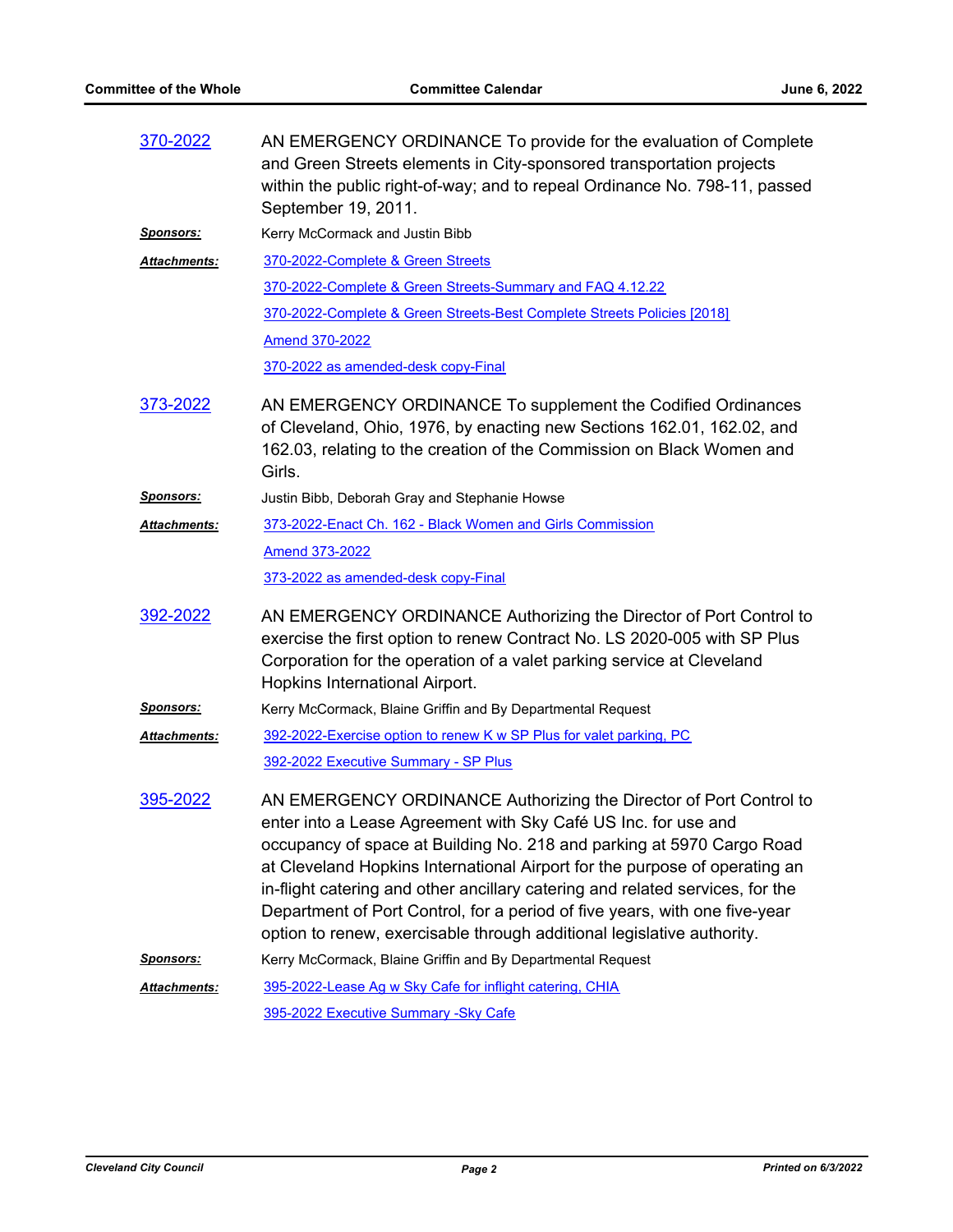| 402-2022             | AN EMERGENCY ORDINANCE Authorizing the Director of Port Control to<br>employ one or more professional consultants to provide general planning,<br>engineering, and design services, for a period of one year, with three<br>one-year options to renew, the second of which requires additional<br>legislative authority.                                                                                                                                                          |
|----------------------|-----------------------------------------------------------------------------------------------------------------------------------------------------------------------------------------------------------------------------------------------------------------------------------------------------------------------------------------------------------------------------------------------------------------------------------------------------------------------------------|
| <u>Sponsors:</u>     | Kerry McCormack, Blaine Griffin and By Departmental Request                                                                                                                                                                                                                                                                                                                                                                                                                       |
| <u> Attachments:</u> | 402-2022-Prof Serv general engineering - PC                                                                                                                                                                                                                                                                                                                                                                                                                                       |
|                      | 402-2022 Exec. Summary - Engineering Consultant                                                                                                                                                                                                                                                                                                                                                                                                                                   |
| 453-2022             | AN EMERGENCY ORDINANCE Authorizing the Director of Public Works<br>to enter into one or more contracts with Case Western Reserve University<br>to provide a youth summer sports, nutrition, health, and life skills<br>development program for 2022 under the National Youth Sports Program<br>sponsored by Case Western Reserve University.                                                                                                                                      |
| <u>Sponsors:</u>     | Kevin Bishop, Blaine Griffin and By Departmental Request                                                                                                                                                                                                                                                                                                                                                                                                                          |
| <u> Attachments:</u> | 453-2022-K w CASE for summer program at Case under National Youth Sports                                                                                                                                                                                                                                                                                                                                                                                                          |
| 455-2022             | AN EMERGENCY ORDINANCE Authorizing the Directors of Public Works<br>and Finance to enter into one or more contracts with the Cleveland<br>Metropolitan School District to conduct recreational, cultural, and<br>extracurricular programs for the benefit of school children during the<br>2021-22 school year.                                                                                                                                                                   |
| <b>Sponsors:</b>     | Kevin Bishop, Blaine Griffin and By Departmental Request                                                                                                                                                                                                                                                                                                                                                                                                                          |
| <b>Attachments:</b>  | 455-2022-K w Cleveland Municipal Metropolitan School district CMSD - extra c                                                                                                                                                                                                                                                                                                                                                                                                      |
|                      | 455-2022-A-FILE - K w Cleveland Municipal Metropolitan School district CMSD                                                                                                                                                                                                                                                                                                                                                                                                       |
| 456-2022             | AN EMERGENCY ORDINANCE Authorizing the Director of Human<br>Resources to enter into one or more contracts with a computer software<br>vendor to provide a subscription-based or licensed-based Learning<br>Management System suite, which will include both a Learning<br>Management System and a Learning Content Management System, and<br>related services, for a period of one year, with three one-year options to<br>renew, exercisable by the Director of Human Resources. |
| <u>Sponsors:</u>     | Blaine Griffin and By Departmental Request                                                                                                                                                                                                                                                                                                                                                                                                                                        |
| <b>Attachments:</b>  | 456-2022-Prof Serv learning management system, HR                                                                                                                                                                                                                                                                                                                                                                                                                                 |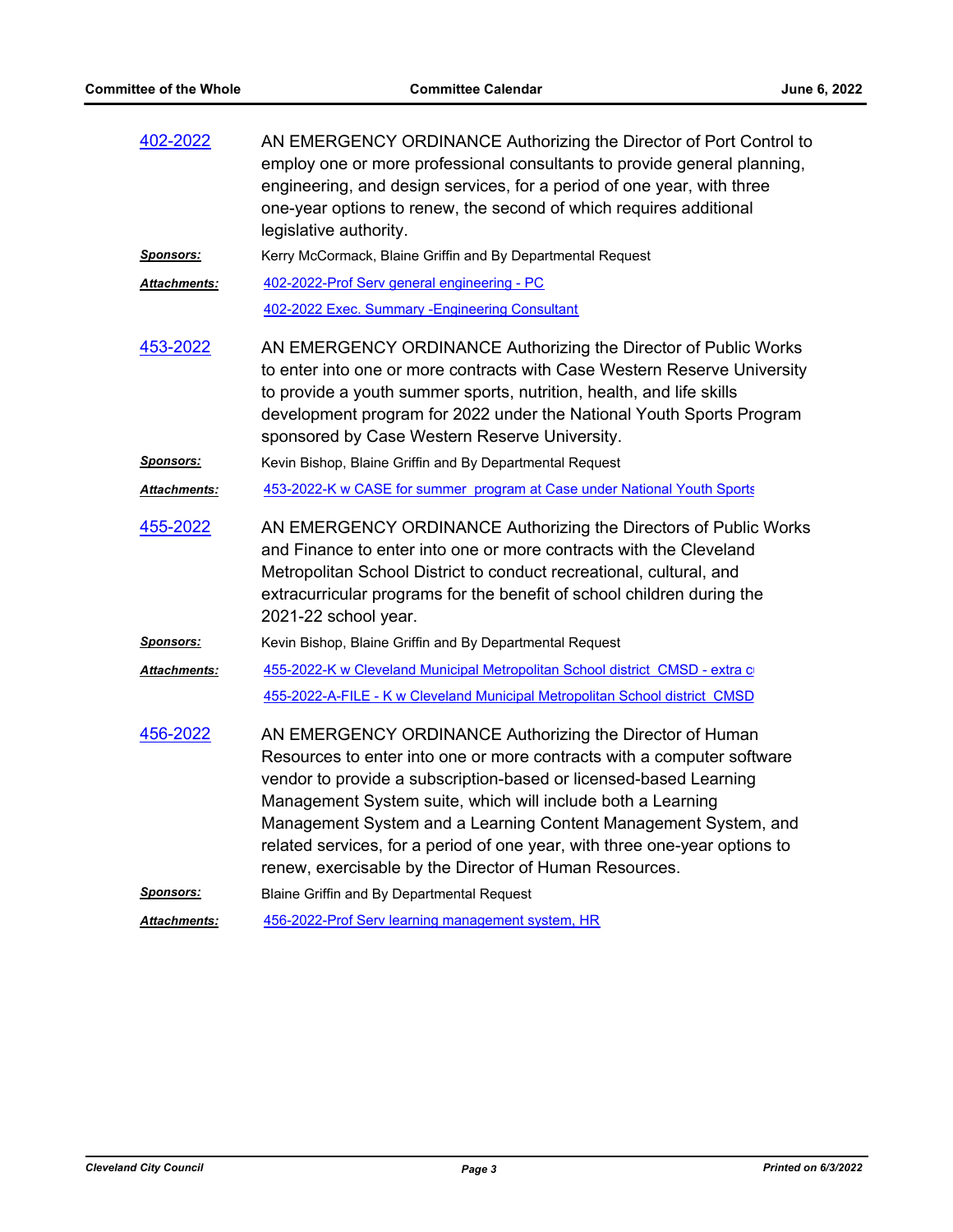| 490-2022             | AN EMERGENCY ORDINANCE Authorizing the acquisition and recording<br>of certain standard highway easement interests from The MetroHealth<br>System, a county hospital, organized under R.C. 339, located in the vicinity<br>of West 25th Street and Scranton Road for the purpose of public roadway<br>improvements in connection with the development of MetroHealth's main<br>campus, for the Office of Capital Projects.                                                                                                                                                                                                                                                                                |
|----------------------|-----------------------------------------------------------------------------------------------------------------------------------------------------------------------------------------------------------------------------------------------------------------------------------------------------------------------------------------------------------------------------------------------------------------------------------------------------------------------------------------------------------------------------------------------------------------------------------------------------------------------------------------------------------------------------------------------------------|
| <u>Sponsors:</u>     | Jasmin Santana, Kevin Bishop, Anthony Hairston, Blaine Griffin and By Departmental<br>Request                                                                                                                                                                                                                                                                                                                                                                                                                                                                                                                                                                                                             |
| <u> Attachments:</u> | 490-2022-Accept easement from MetroHealth for Campus improvement, future                                                                                                                                                                                                                                                                                                                                                                                                                                                                                                                                                                                                                                  |
| 492-2022             | AN EMERGENCY ORDINANCE To amend Section 7a of Ordinance No.<br>843-2021, passed November 29, 2021, relating to appropriating funds<br>from The American Rescue Plan Act of 2021, and authorizing various<br>contracts to be executed no later than December 31, 2024 and funds to be<br>expended by December 31, 2026; and supplementing the ordinance by<br>adding new Section 7b, relating to demolitions.                                                                                                                                                                                                                                                                                              |
| <u>Sponsors:</u>     | Anthony Hairston, Blaine Griffin and By Departmental Request                                                                                                                                                                                                                                                                                                                                                                                                                                                                                                                                                                                                                                              |
| <b>Attachments:</b>  | 492-2022-Amend 843-2021 BH ARPA                                                                                                                                                                                                                                                                                                                                                                                                                                                                                                                                                                                                                                                                           |
|                      | Amend 492-2022                                                                                                                                                                                                                                                                                                                                                                                                                                                                                                                                                                                                                                                                                            |
|                      | 492-2022 as amended-desk copy-Final                                                                                                                                                                                                                                                                                                                                                                                                                                                                                                                                                                                                                                                                       |
| 494-2022             | AN EMERGENCY ORDINANCE To amend Sections 48, 49, and 50 of<br>Ordinance No. 194-2021, passed March 29, 2021, as amended, relating<br>to compensation for various classifications.                                                                                                                                                                                                                                                                                                                                                                                                                                                                                                                         |
| <u>Sponsors:</u>     | Blaine Griffin and By Departmental Request                                                                                                                                                                                                                                                                                                                                                                                                                                                                                                                                                                                                                                                                |
| Attachments:         | 494-2022-Amend Sections 48, 49 and 50 of the payband                                                                                                                                                                                                                                                                                                                                                                                                                                                                                                                                                                                                                                                      |
| 495-2022             | AN EMERGENCY ORDINANCE Authorizing the Director of Capital<br>Projects to apply to the District One Public Works Integrating Committee<br>for state funding for the rehabilitation of a portion of Carnegie Avenue; to<br>apply for and accept gifts and grants from various entities for the<br>improvements; authorizing the Director of Capital Projects to enter into<br>contracts and agreements to design and construct the improvements and<br>other agreements needed to implement the improvements; and authorizing<br>the Commissioner of Purchases and Supplies to acquire, accept, and<br>record for right-of-way purposes real property and easements necessary to<br>make the improvements. |
| <u>Sponsors:</u>     | Richard Starr, Kevin Bishop, Anthony Hairston, Blaine Griffin and By Departmental<br>Request                                                                                                                                                                                                                                                                                                                                                                                                                                                                                                                                                                                                              |
| Attachments:         | 495-2022-Ap & Ac Issue I funding to rehab Carnegie, Ks                                                                                                                                                                                                                                                                                                                                                                                                                                                                                                                                                                                                                                                    |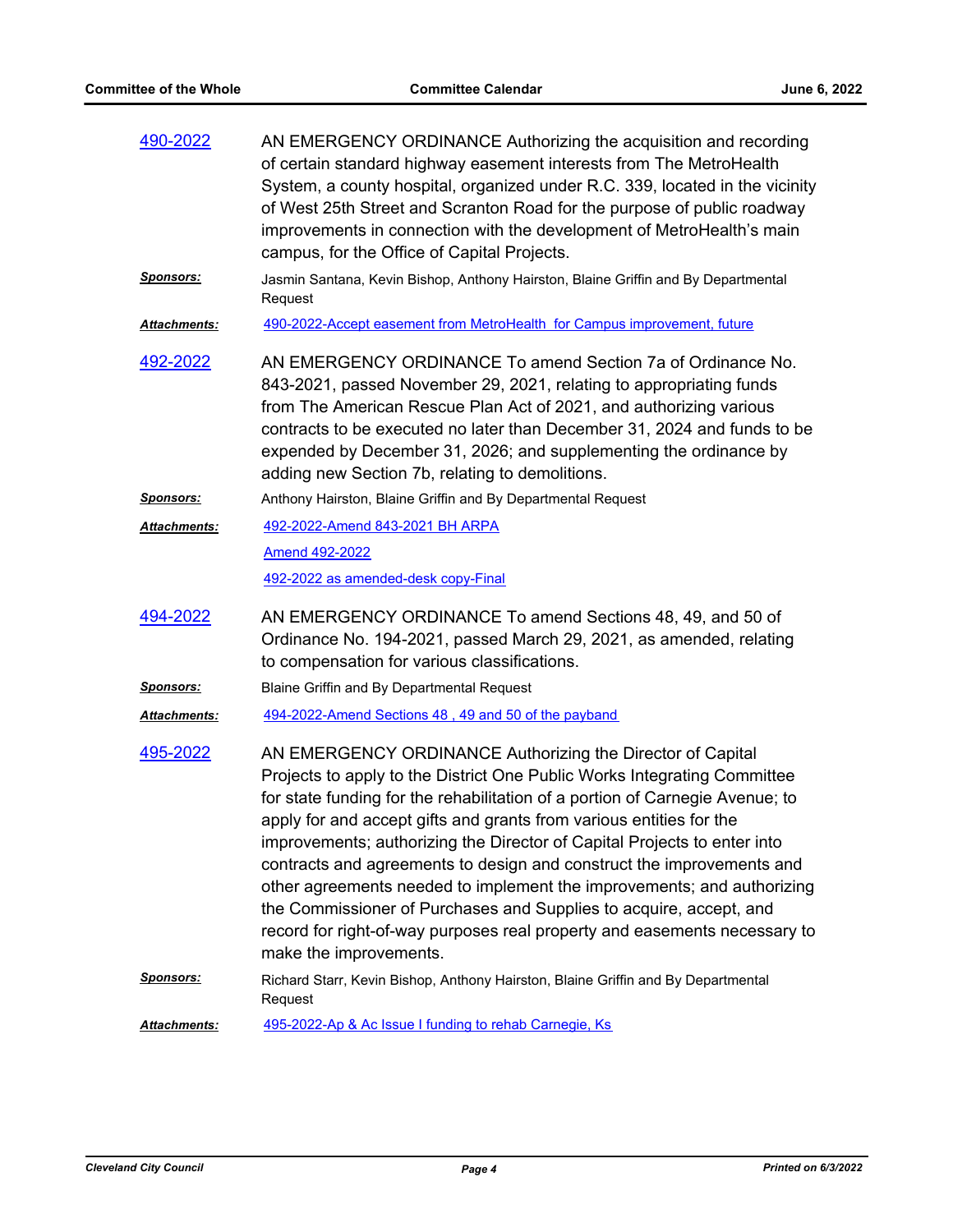| 496-2022             | AN EMERGENCY ORDINANCE Authorizing the Director of Capital<br>Projects to apply to the District One Public Works Integrating Committee<br>for state funding for the rehabilitation of a portion of Payne Avenue; to apply<br>for and accept gifts and grants from various entities for the improvements;<br>authorizing the Director of Capital Projects to enter into contracts and<br>agreements to design and construct the improvements and other<br>agreements needed to implement the improvements; and authorizing the<br>Commissioner of Purchases and Supplies to acquire, accept, and record<br>for right-of-way purposes real property and easements necessary to make<br>the improvements. |
|----------------------|--------------------------------------------------------------------------------------------------------------------------------------------------------------------------------------------------------------------------------------------------------------------------------------------------------------------------------------------------------------------------------------------------------------------------------------------------------------------------------------------------------------------------------------------------------------------------------------------------------------------------------------------------------------------------------------------------------|
| <u>Sponsors:</u>     | Stephanie Howse, Kerry McCormack, Richard Starr, Kevin Bishop, Anthony Hairston,<br>Blaine Griffin and By Departmental Request                                                                                                                                                                                                                                                                                                                                                                                                                                                                                                                                                                         |
| <u> Attachments:</u> | 496-2022-Ap & Ac Issue I funding to rehab Payne, Ks                                                                                                                                                                                                                                                                                                                                                                                                                                                                                                                                                                                                                                                    |
| 498-2022             | AN EMERGENCY ORDINANCE Giving consent of the City of Cleveland to<br>the Director of Transportation of the State of Ohio for resurfacing a portion<br>of Euclid Avenue; authorizing the Director of Capital Projects to employ<br>one or more professional consultants to design the improvement; to apply<br>for and accept any gifts or grants from any public or private entity;<br>authorizing any relative agreements; and causing payment of the City's<br>share to the State for the cost of the improvement.                                                                                                                                                                                   |
| <u>Sponsors:</u>     | Kevin Bishop, Anthony Hairston, Blaine Griffin and By Departmental Request                                                                                                                                                                                                                                                                                                                                                                                                                                                                                                                                                                                                                             |
| Attachments:         | 498-2022-Consent to ODOT for Euclid, cause payment                                                                                                                                                                                                                                                                                                                                                                                                                                                                                                                                                                                                                                                     |
| 499-2022             | AN EMERGENCY ORDINANCE Authorizing the Director of Port Control to<br>exercise the third option to renew Contract No. LS 2019-24 with T & G<br>Flying Club, Inc. for the lease of certain City-owned space in the Terminal<br>Building at Burke Lakefront Airport, for the operation of a comprehensive<br>flight training school, aircraft rental program, and related services for<br>student pilots.                                                                                                                                                                                                                                                                                                |
| <b>Sponsors:</b>     | Kerry McCormack, Blaine Griffin and By Departmental Request                                                                                                                                                                                                                                                                                                                                                                                                                                                                                                                                                                                                                                            |
| Attachments:         | 499-2022-Exercise option to renew K w T&G Flying                                                                                                                                                                                                                                                                                                                                                                                                                                                                                                                                                                                                                                                       |
|                      | 499-2022 Executive Summary -TG Flying                                                                                                                                                                                                                                                                                                                                                                                                                                                                                                                                                                                                                                                                  |
| 500-2022             | AN EMERGENCY ORDINANCE To add the name Anthony DeJuan<br>Hughes, Jr. Way as a secondary and honorary name to East 55th Street<br>between Quincy Avenue and Scovill Avenue.                                                                                                                                                                                                                                                                                                                                                                                                                                                                                                                             |
| <b>Sponsors:</b>     | Deborah Gray and Richard Starr                                                                                                                                                                                                                                                                                                                                                                                                                                                                                                                                                                                                                                                                         |
| <b>Attachments:</b>  | 500-2022-honorary street naming-Anthony DeJuan Hughes Jr Way                                                                                                                                                                                                                                                                                                                                                                                                                                                                                                                                                                                                                                           |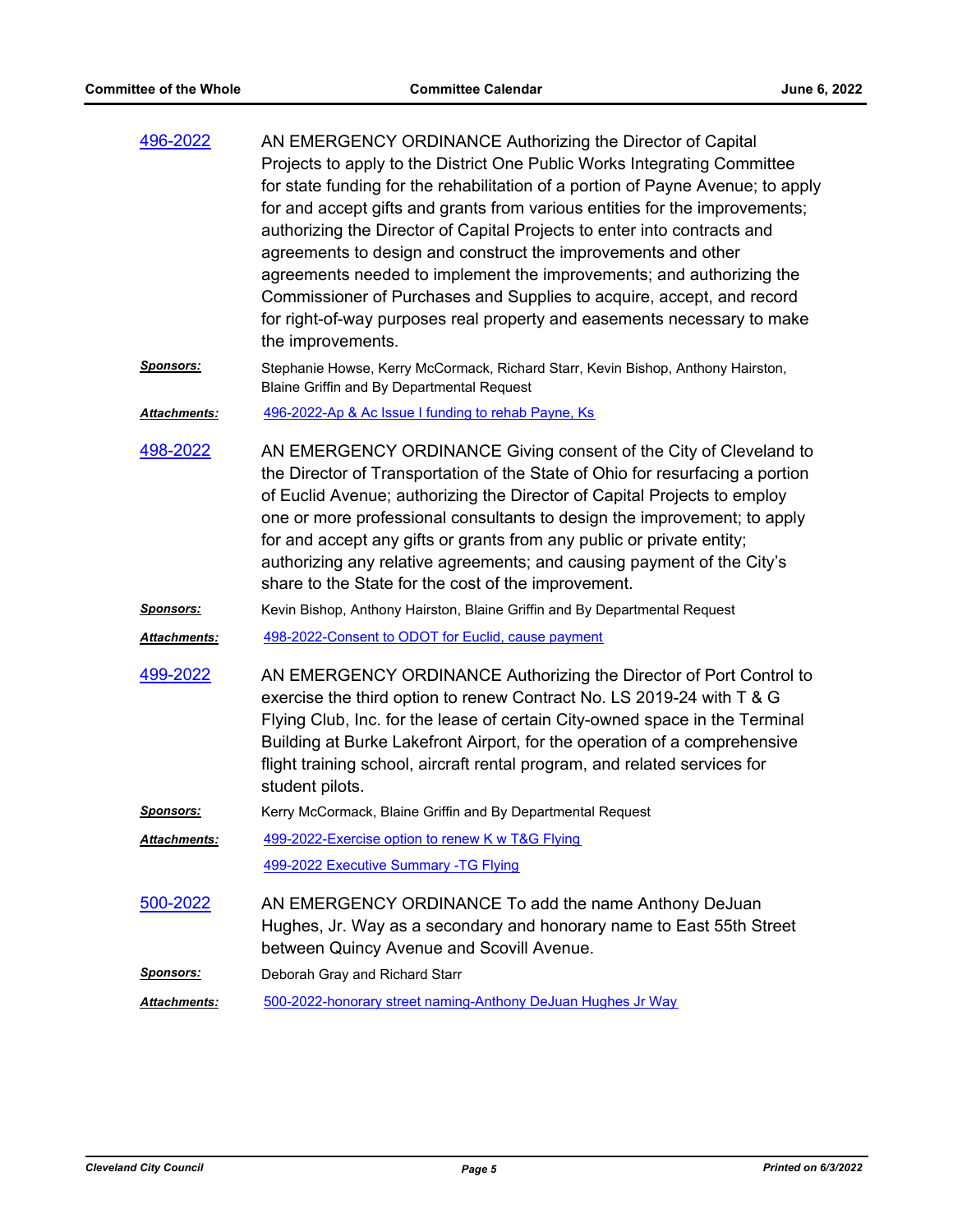| 501-2022         | AN EMERGENCY ORDINANCE Authorizing the Director of Capital<br>Projects to employ one or more professional consultants and testing firms                                                                                                                                                                                                                                                                                                                               |
|------------------|-----------------------------------------------------------------------------------------------------------------------------------------------------------------------------------------------------------------------------------------------------------------------------------------------------------------------------------------------------------------------------------------------------------------------------------------------------------------------|
|                  | to perform various construction activities and design projects for roads,<br>bridges and City facilities, for a period up to two years.                                                                                                                                                                                                                                                                                                                               |
| <b>Sponsors:</b> | Kevin Bishop, Blaine Griffin and By Departmental Request                                                                                                                                                                                                                                                                                                                                                                                                              |
| Attachments:     | 501-2022-Prof Serv construction activities and design projects for roads, bridges                                                                                                                                                                                                                                                                                                                                                                                     |
| 502-2022         | AN EMERGENCY ORDINANCE Authorizing the Commissioner of<br>Purchases and Supplies to sell certain City-owned property not needed for<br>public use located in the vicinity of 9103 Buckeye Road to Miceli-Lograsso<br>Development Company, LLC for purposes of business expansion; and<br>proffering certain representations for purposes of the Amended and<br>Restated Trust Indenture from the City of Cleveland.                                                   |
| <u>Sponsors:</u> | Deborah Gray, Brian Kazy, Anthony Hairston, Blaine Griffin and By Departmental<br>Request                                                                                                                                                                                                                                                                                                                                                                             |
| Attachments:     | 502-2022-Sell prop to Miceli Lograsso at 9103 Buckeye, CPP, PU, indenture<br>502-2022 Executive Summary                                                                                                                                                                                                                                                                                                                                                               |
| 509-2022         | AN EMERGENCY ORDINANCE Authorizing the Director of Public Works<br>to enter into one or more agreements with the Cuyahoga County Land<br>Reutilization Corporation and/or the Cleveland Metropolitan School District<br>relating to the demolition of the John F. Kennedy Recreation Center<br>located on the campus of the former John F. Kennedy High School at<br>17300 Harvard Avenue; and authorizing any other agreements needed to<br>implement this ordinance |
| <u>Sponsors:</u> | Joseph Jones, Kevin Bishop, Blaine Griffin and By Departmental Request                                                                                                                                                                                                                                                                                                                                                                                                |
| Attachments:     | 509-2022-Ags w County Land Reutilization Corporation and CMSD for demolitic                                                                                                                                                                                                                                                                                                                                                                                           |
| 510-2022         | AN EMERGENCY ORDINANCE Authorizing the Director of Capital<br>Projects and the Director of City Planning to develop guidelines and<br>authorizing the Director of Capital Projects and issue permits for a<br>temporary program for the use of private or public parking lots, streets and<br>other public rights-of-way, including on-street parking areas and parklets<br>as outdoor restaurants and/or outdoor seating.                                            |
| <u>Sponsors:</u> | Kevin Bishop, Anthony Hairston, Blaine Griffin and By Departmental Request                                                                                                                                                                                                                                                                                                                                                                                            |
| Attachments:     | 510-2022-Develop guidelines and permits for Temporary Expansion Area<br>510-2022 Executive Summary                                                                                                                                                                                                                                                                                                                                                                    |
| 525-2022         | AN EMERGENCY ORDINANCE To make additional appropriations of<br>Seven Million Nine Hundred Thirty Two Thousand Two Hundred Thirty Six<br>(\$7,932,236) to the Special Revenue Fund.                                                                                                                                                                                                                                                                                    |
| <u>Sponsors:</u> | Blaine Griffin and By Departmental Request                                                                                                                                                                                                                                                                                                                                                                                                                            |
| Attachments:     | 525-2022-2022 Supplemental Ordinance                                                                                                                                                                                                                                                                                                                                                                                                                                  |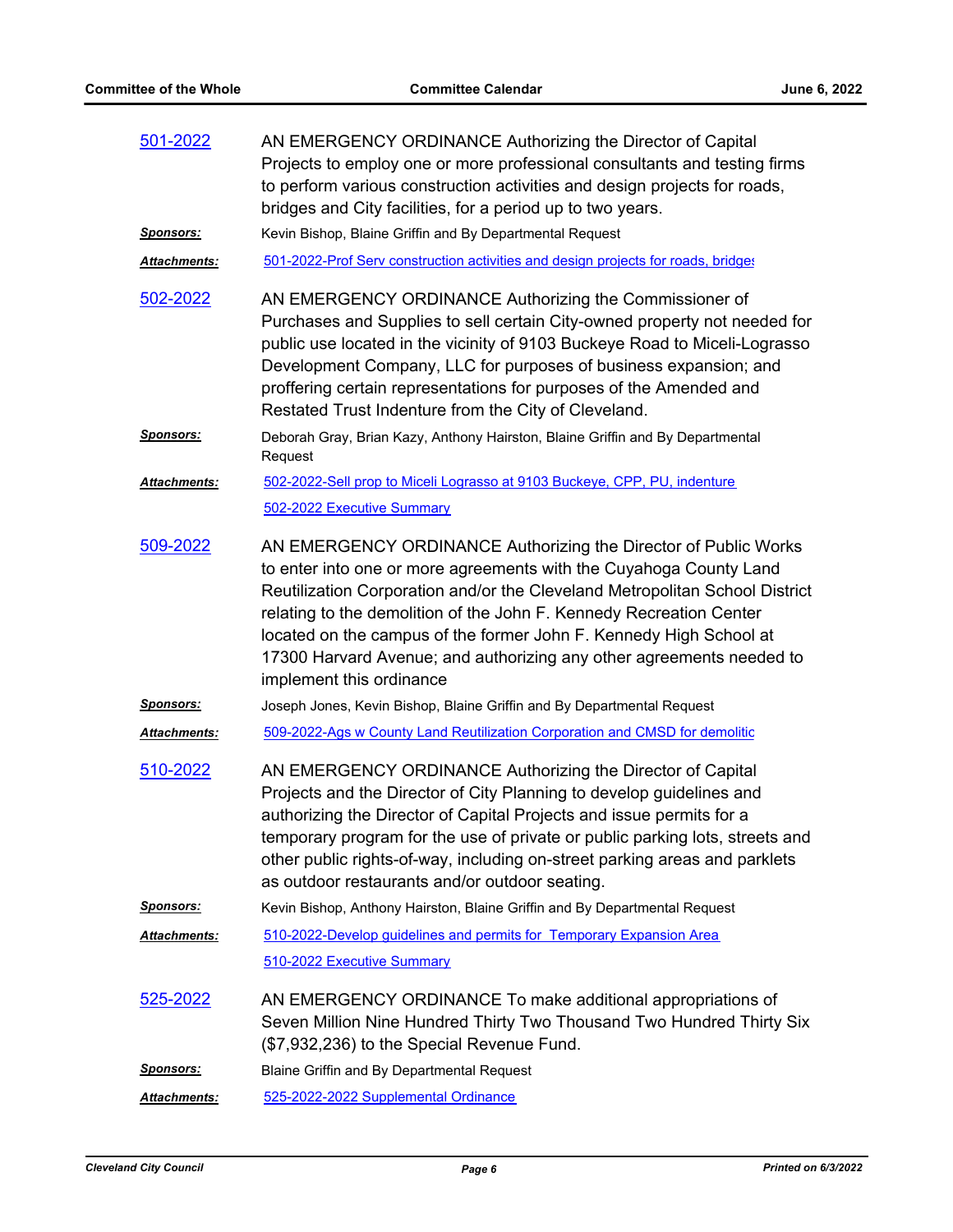| 526-2022            | AN EMERGENCY ORDINANCE To amend Sections 451.03 and 459.11<br>of the Codified Ordinances of Cleveland, Ohio, 1976, as amended by<br>Ordinance No. 656-17, passed October 16, 2017 and Ordinance No.<br>1693-06, passed October 9, 2006, relating to statutory prohibited standing<br>or parking places and parking infraction fines.                                                                                                                                                                                                                                                                                                                     |
|---------------------|----------------------------------------------------------------------------------------------------------------------------------------------------------------------------------------------------------------------------------------------------------------------------------------------------------------------------------------------------------------------------------------------------------------------------------------------------------------------------------------------------------------------------------------------------------------------------------------------------------------------------------------------------------|
| <u>Sponsors:</u>    | Michael Polensek, Blaine Griffin and By Departmental Request                                                                                                                                                                                                                                                                                                                                                                                                                                                                                                                                                                                             |
| <b>Attachments:</b> | 526-2022-Amend 451.03 and 459.11, special event parking                                                                                                                                                                                                                                                                                                                                                                                                                                                                                                                                                                                                  |
| 528-2022            | AN EMERGENCY ORDINANCE Authorizing the Director of Public Utilities<br>to exercise the first option to renew Contract No. PS 2019-266 with<br>Interpersonal Frequency LLC to provide website hosting services for the<br>various divisions of the Department of Public Utilities.                                                                                                                                                                                                                                                                                                                                                                        |
| <u>Sponsors:</u>    | Brian Kazy, Blaine Griffin and By Departmental Request                                                                                                                                                                                                                                                                                                                                                                                                                                                                                                                                                                                                   |
| <b>Attachments:</b> | 528-2022-Exercise option to renew K w Interperson Frequency for website hosti                                                                                                                                                                                                                                                                                                                                                                                                                                                                                                                                                                            |
|                     | 528-2022 Executive Summary - Website Hosting First Year Option Advantagel                                                                                                                                                                                                                                                                                                                                                                                                                                                                                                                                                                                |
| 529-2022            | AN EMERGENCY ORDINANCE Authorizing the Director of Public Safety<br>to enter into one or more agreements with various colleges, universities, or<br>other entities that provide training and instruction for veterinary, veterinary<br>technician, or other professions relating to animal care for the City to<br>provide internships or externships to students in exchange for their<br>services at no cost to the City, for the Division of Animal Care and Control,<br>Department of Public Safety, for a period not to exceed one year, with two<br>options to renew not to exceed one year each, exercisable by the Director<br>of Public Safety. |
| <u>Sponsors:</u>    | Michael Polensek, Blaine Griffin and By Departmental Request                                                                                                                                                                                                                                                                                                                                                                                                                                                                                                                                                                                             |
| Attachments:        | 529-2022-K w university or schools for animal care in exchange for internships                                                                                                                                                                                                                                                                                                                                                                                                                                                                                                                                                                           |
| 531-2022            | AN EMERGENCY ORDINANCE Notifying Council of the final budget<br>allocations received from HUD for the 2022 Community Development<br>Block Grant, Home Investment Partnerships Act Grant, Emergency<br>Solutions Grant, and the Housing Opportunities for Persons with AIDS<br>Grant; and to amend Section 3 of Ordinance No. 120-2022, passed<br>February 14, 2022, relating to the grants.                                                                                                                                                                                                                                                              |
| <u>Sponsors:</u>    | Anthony Hairston, Blaine Griffin and By Departmental Request                                                                                                                                                                                                                                                                                                                                                                                                                                                                                                                                                                                             |
| Attachments:        | 531-2022-Notify Council of Final Budget Allocations for CDBG ESG HOME HOP                                                                                                                                                                                                                                                                                                                                                                                                                                                                                                                                                                                |
|                     | 531-2022 Executive Summary                                                                                                                                                                                                                                                                                                                                                                                                                                                                                                                                                                                                                               |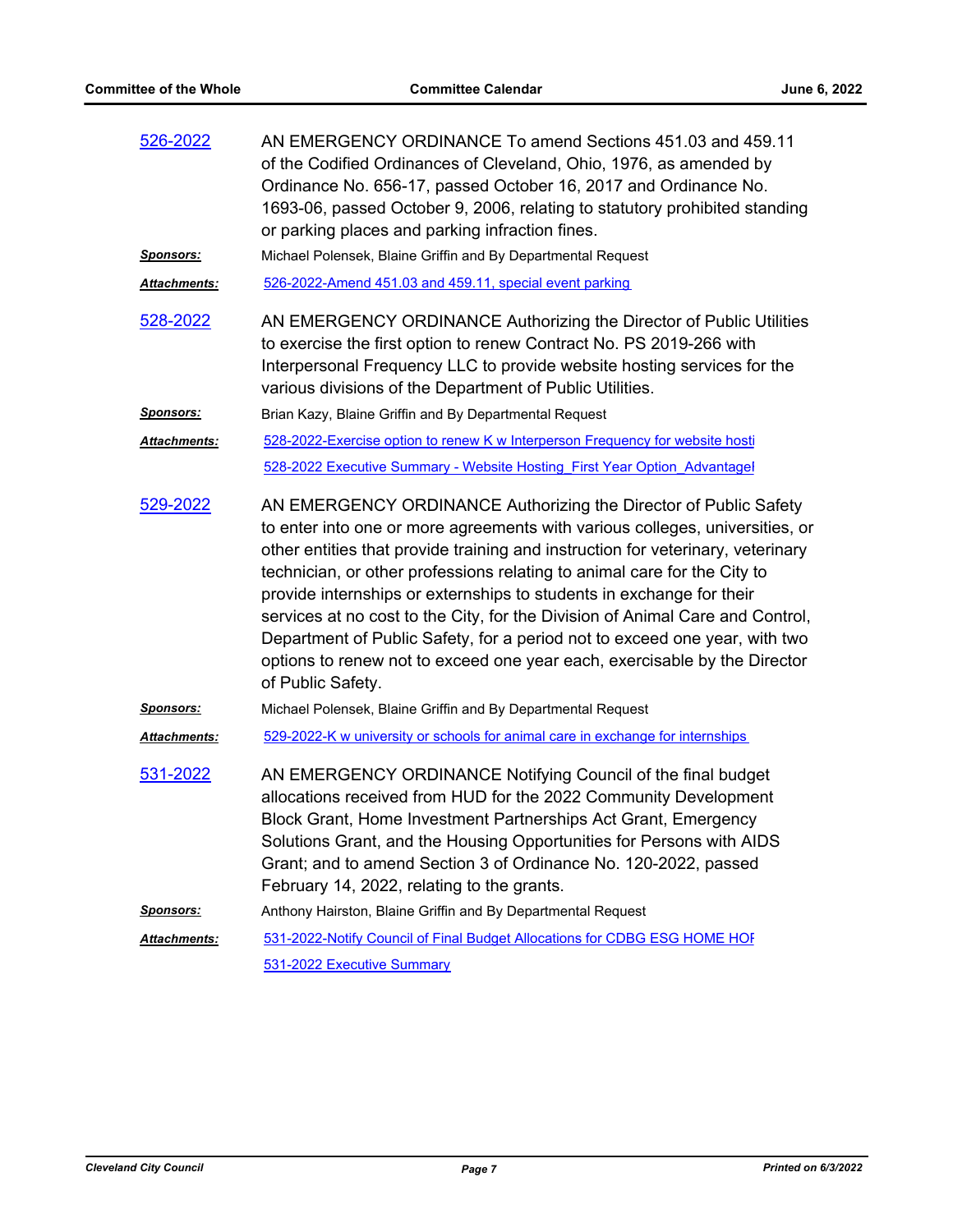AN EMERGENCY ORDINANCE Determining the method of making the public improvement of constructing, rehabilitating, renovating, replacing or otherwise improving recreation facilities, ancillary recreation buildings, and other similar structures, on City-owned and City-leased park property, including site improvements and appurtenances; authorizing the Director of Public Works or Capital Projects, as appropriate, to enter into one or more public improvement contracts for the making of the improvements; enter into one or more professional services and other contracts needed to implement the improvement; to apply for and accept grants and gifts; and authorizing the direct employment of the necessary labor, for the Department of Public Works and Office of Capital Projects. [532-2022](http://cityofcleveland.legistar.com/gateway.aspx?m=l&id=/matter.aspx?key=30423)

*Sponsors:* Kevin Bishop, Blaine Griffin and By Departmental Request

*Attachments:* [532-2022-PIK 2022 park and recreation facilities](http://cityofcleveland.legistar.com/gateway.aspx?M=F&ID=1507ea93-5c2d-4437-9347-a103f97def3f.doc)

AN EMERGENCY ORDINANCE Determining the method of making the public improvement of constructing, rehabilitating, renovating, replacing or otherwise improving public facilities, buildings, and other similar structures, including site improvements and appurtenances; and authorizing the Director of Public Works or Capital Projects, as appropriate, to enter into one or more public improvement contracts for the making of the improvement; enter into one or more professional services and other contracts needed to implement the improvement; to apply for and accept grants and gifts; and authorizing the direct employment of the necessary labor, for the Department of Public Works and Office of Capital Projects. [533-2022](http://cityofcleveland.legistar.com/gateway.aspx?m=l&id=/matter.aspx?key=30424)

*Sponsors:* Kevin Bishop, Blaine Griffin and By Departmental Request

- *Attachments:* [533-2022-PIK 2022 public facilities](http://cityofcleveland.legistar.com/gateway.aspx?M=F&ID=8cdaf63d-4a59-4dee-a8d7-0f5f1060be51.DOC)
- AN EMERGENCY ORDINANCE Authorizing the Director of Public Utilities to employ one or more professional consultants to host and manage billing systems and related systems and activities, for the Divisions of Water and Cleveland Public Power for a period of one year, with four options to renew for additional one year periods, the second of which is exercisable through additional legislative authority. [534-2022](http://cityofcleveland.legistar.com/gateway.aspx?m=l&id=/matter.aspx?key=30425)
- **Sponsors:** Brian Kazy, Blaine Griffin and By Departmental Request
- [534-2022-Prof Serv to host and manage billing system.DOC \(3\)](http://cityofcleveland.legistar.com/gateway.aspx?M=F&ID=7405af1a-61f9-4c3e-aa6e-e89cfe35d6ea.doc) [534-2022 Executive Summary - Billing Services v3](http://cityofcleveland.legistar.com/gateway.aspx?M=F&ID=e3e48b8b-476d-43f9-ad51-c2ac3eb22283.pdf) *Attachments:*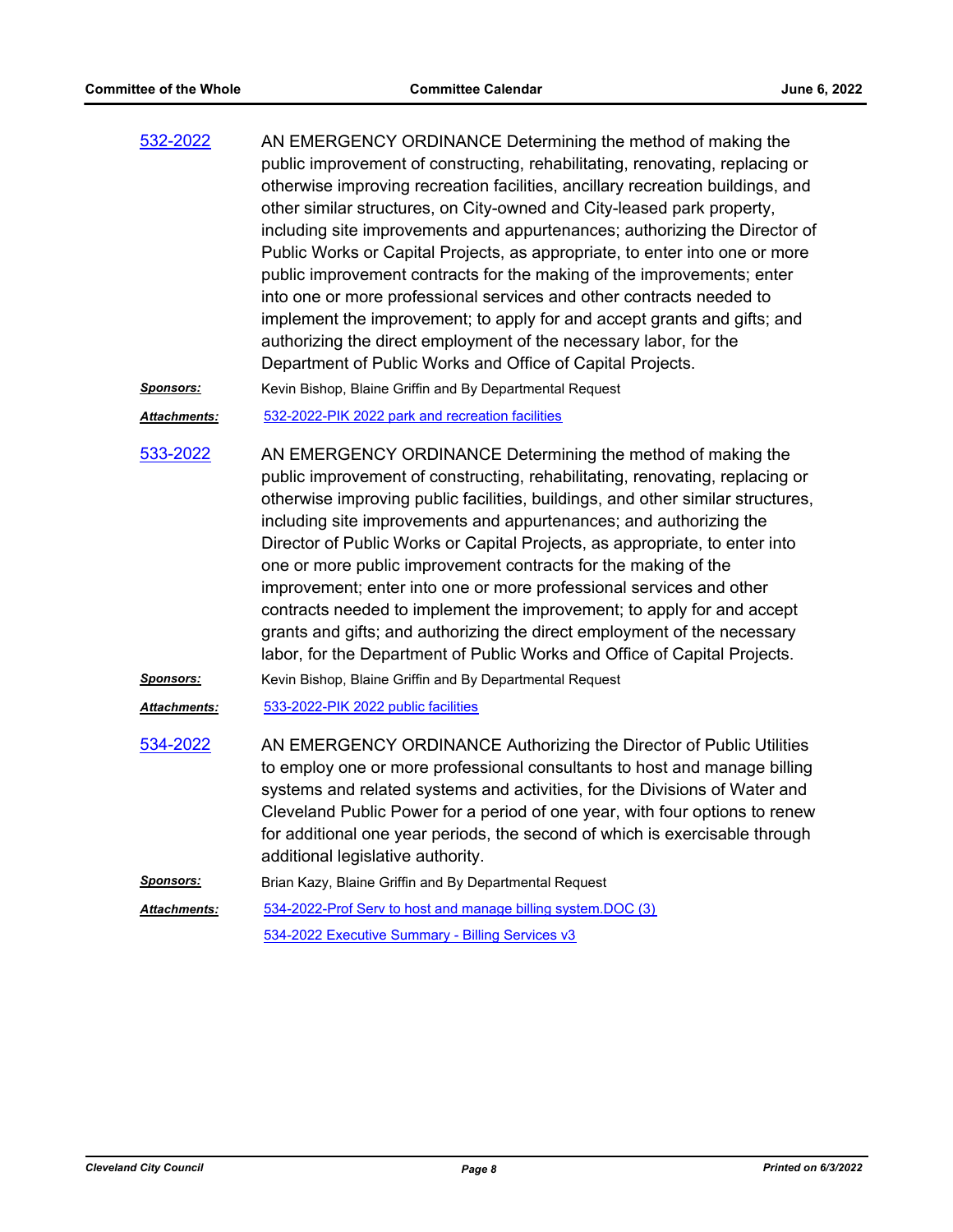| 535-2022             | AN EMERGENCY ORDINANCE Authorizing the purchase and/or rental by<br>one or more requirement contracts of heavy-duty equipment, snow removal<br>equipment, large capacity trucks, other equipment with operators, and any<br>necessary labor, materials, or equipment needed for snow and ice<br>removal, for the various divisions of the Department of Port Control, for a<br>period of two years, with two one-year options to renew, the first of which<br>shall require additional legislative authority. |
|----------------------|---------------------------------------------------------------------------------------------------------------------------------------------------------------------------------------------------------------------------------------------------------------------------------------------------------------------------------------------------------------------------------------------------------------------------------------------------------------------------------------------------------------|
| <u>Sponsors:</u>     | Kerry McCormack, Blaine Griffin and By Departmental Request                                                                                                                                                                                                                                                                                                                                                                                                                                                   |
| <b>Attachments:</b>  | 535-2022-Req K heavy duty equipment, trucks, operators, and materials for sno                                                                                                                                                                                                                                                                                                                                                                                                                                 |
|                      | 535-2022 Executive Summary - Snow Ice Removal Services                                                                                                                                                                                                                                                                                                                                                                                                                                                        |
| 536-2022             | AN EMERGENCY ORDINANCE Authorizing the purchase by one or more<br>requirement contracts of various sized PVC and FRE ductline materials,<br>for the Division of Cleveland Public Power, Department of Public Utilities,<br>for a period up to two years.                                                                                                                                                                                                                                                      |
| <u>Sponsors:</u>     | Brian Kazy, Blaine Griffin and By Departmental Request                                                                                                                                                                                                                                                                                                                                                                                                                                                        |
| <u> Attachments:</u> | 536-2022-Req K PVC and FRE conduit (2)                                                                                                                                                                                                                                                                                                                                                                                                                                                                        |
|                      | 536-2022 Executive Summary - RL PVC.FRE Ductline Materials                                                                                                                                                                                                                                                                                                                                                                                                                                                    |
| 540-2022             | AN EMERGENCY RESOLUTION To adopt and declare a Tax Budget for<br>the City of Cleveland for the year 2023 and submit it to the County Budget<br>Commission as required by State Law, Chapter 5705 of the Revised<br>Code.                                                                                                                                                                                                                                                                                      |
| <u>Sponsors:</u>     | Blaine Griffin and By Departmental Request                                                                                                                                                                                                                                                                                                                                                                                                                                                                    |
| <b>Attachments:</b>  | 540-2022-2023 Tax Budget submitted in 2022                                                                                                                                                                                                                                                                                                                                                                                                                                                                    |
|                      | 540-2022-A-FILE - 2023 Tax Budget                                                                                                                                                                                                                                                                                                                                                                                                                                                                             |
| 541-2022             | AN EMERGENCY RESOLUTION Calling upon First Energy Corporation to<br>relinquish its naming rights to the City's publicly-owned football stadium.                                                                                                                                                                                                                                                                                                                                                               |
| <u>Sponsors:</u>     | <b>Brian Kazy</b>                                                                                                                                                                                                                                                                                                                                                                                                                                                                                             |
| <b>Attachments:</b>  | 541-2022-Stadium name change                                                                                                                                                                                                                                                                                                                                                                                                                                                                                  |
| <u>544-2022</u>      | AN EMERGENCY ORDINANCE Authorizing the Director of Economic<br>Development to enter into one or more loan agreements with 2915 Detroit<br>Ave LLC, or its designee, to provide economic development assistance to<br>partially finance the acquisition, construction, and renovation of a building<br>located at 2915 Detroit Avenue for future redevelopment and other<br>associated costs necessary to redevelop the property.                                                                              |
| <u>Sponsors:</u>     | Kerry McCormack, Anthony Hairston, Blaine Griffin and By Departmental Request                                                                                                                                                                                                                                                                                                                                                                                                                                 |
| <u> Attachments:</u> | 544-2022-K w 2915 Detroit Ave for ED Loan Program Ioan                                                                                                                                                                                                                                                                                                                                                                                                                                                        |
|                      | 544-2022-A-FILE - K w 2915 Detroit Ave for ED Loan Program loan                                                                                                                                                                                                                                                                                                                                                                                                                                               |